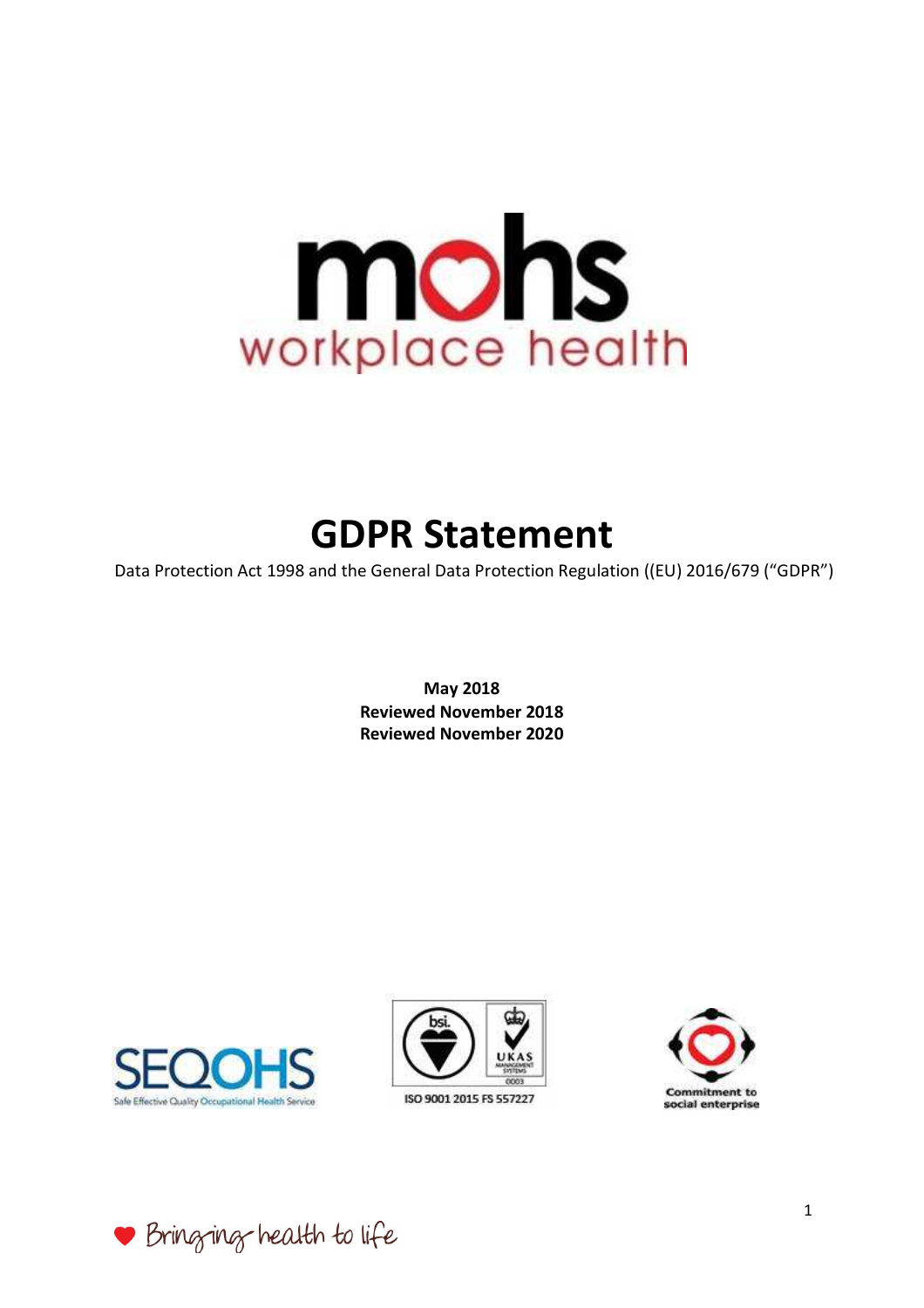# **Introduction**

MOHS Workplace Health (MOHS) is required to gather and use certain information about individuals.

These can include customers, suppliers, business contacts, employees and other people the organisation has a relationship with or may need to contact.

This policy describes how this personal data is collected, handled and stored to meet the company's data protection standards – and to comply with the law.

## **Why this policy exists**

This data protection policy ensures that MOHS:

- $\triangleright$  complies with data protection law and follows good practice
- $\triangleright$  protects the rights of staff, customers and partners
- $\triangleright$  is open about how it stores and processes individuals' data
- $\triangleright$  protects itself from the risks of a data breach

### **Data protection law**

The data protection act describes how organisations – including MOHS – must collect, handle and store personal information of individuals.

These rules apply regardless of whether data is stored electronically, on paper or on other materials

To comply with the law, personal information must be collected and used fairly, stored safely and not disclosed unlawfully.

The data protection act is underpinned by eight important principles, which state that personal data must:

- $\triangleright$  be processed fairly and lawfully
- $\triangleright$  be obtained only for specific, lawful purposes
- $\triangleright$  be adequate, relevant and not excessive
- $\triangleright$  be accurate and kept up to date
- $\triangleright$  not be held for any longer than necessary
- $\triangleright$  be processed in accordance with the rights of data subjects
- $\triangleright$  be protected in appropriate ways
- not to be transferred outside the European Economic Area (EEA) unless that country or territory also ensures an adequate level of protection

#### **People, risks and responsibilities**

#### **Policy scope**

This policy applies to:

- $\triangleright$  all employees of MOHS
- $\triangleright$  all service users
- $\triangleright$  all service providers

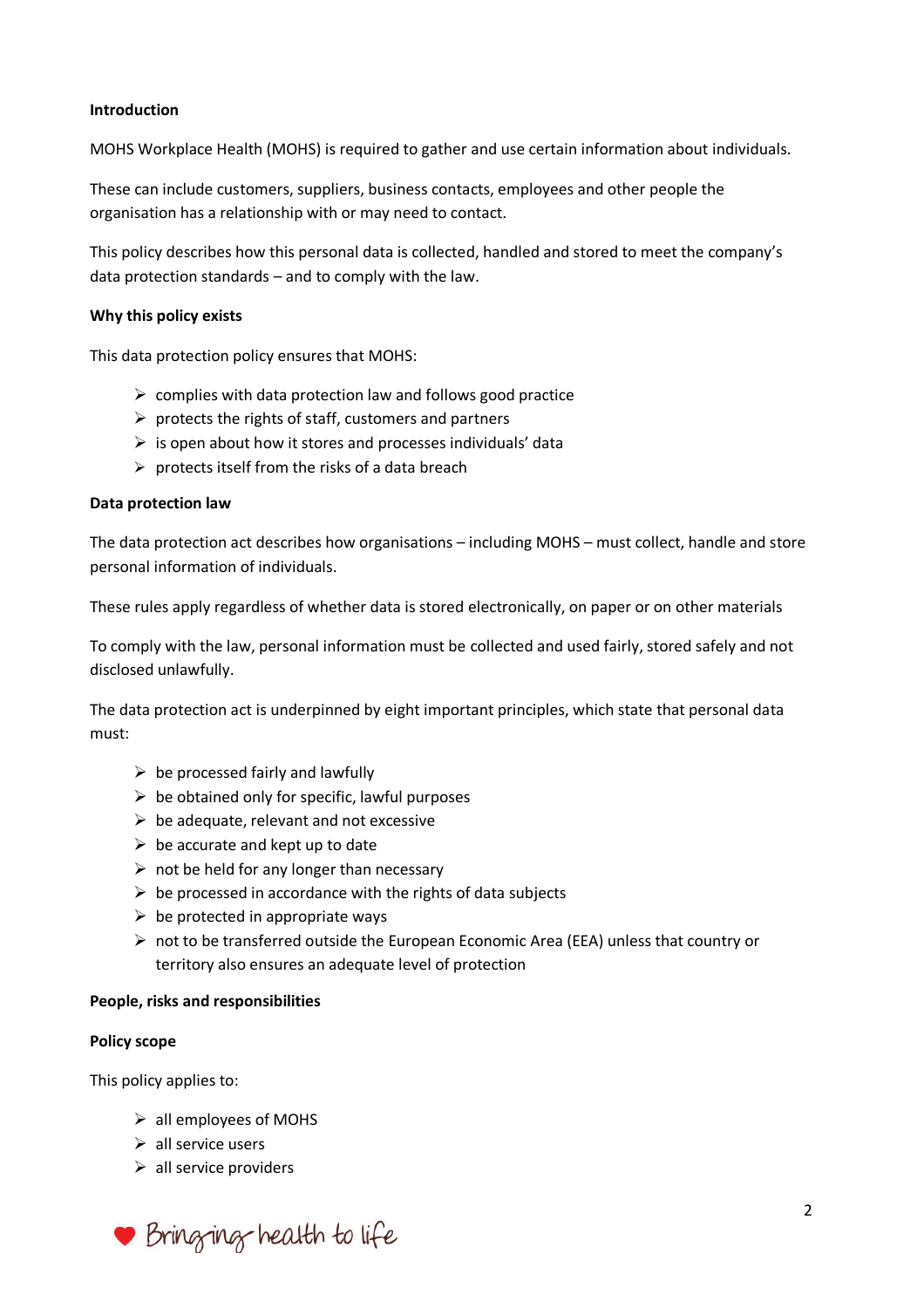It applies to all data that the company holds relating to identifiable individuals, even if that information technically falls outside of the Data Protection Act 1998. This can include:

- $\triangleright$  names of individuals
- $\triangleright$  postal addresses
- $\triangleright$  email addresses
- $\triangleright$  telephone numbers
- $\triangleright$  organisation name
- $\triangleright$  unique reference numbers such as: national insurance number or clock number
- $\triangleright$  date of birth
- $\triangleright$  medical history

#### **Data protection risks**

This policy helps protect MOHS from rare data security risks, including:

- $\triangleright$  breaches of confidentiality eg, information being given out inappropriately
- $\triangleright$  failing to offer choice eg, all individuals should be free to choose how the company uses the data relating to them
- $\triangleright$  reputational damage eg, the company could suffer if hackers successfully gain access to sensitive data

#### **Responsibilities**

Everyone who works for or with MOHS has a responsibility for ensuring data is collected, stored and handled appropriately.

Each team that handles personal data must ensure that it is handled and processed in line with this policy; and data protection principles.

However, the following have key areas of responsibility:

**MOHS board of directors:** who are ultimately responsible for ensuring MOHS meets its legal obligations.

**Data protection officer**, Helen Hooper, chief executive, is responsible for:

- $\triangleright$  keeping the board updated about data protection responsibilities, risks and issues
- $\triangleright$  reviewing all data protection and related policies, in line with an agreed schedule
- $\triangleright$  handling data protection questions from employees; and anyone else covered by this policy
- $\triangleright$  dealing with requests from individuals to see the data MOHS holds about them, also known as 'Subject Access Request'
- $\triangleright$  checking and approving any contracts or agreements with third parties that may handle the company's sensitive data

#### **MOHS's IT support: ICM (Intuitive Computer Management)** Is responsible for:

 $\triangleright$  ensuring all IT systems, services and equipment used for storage data meet required security standards

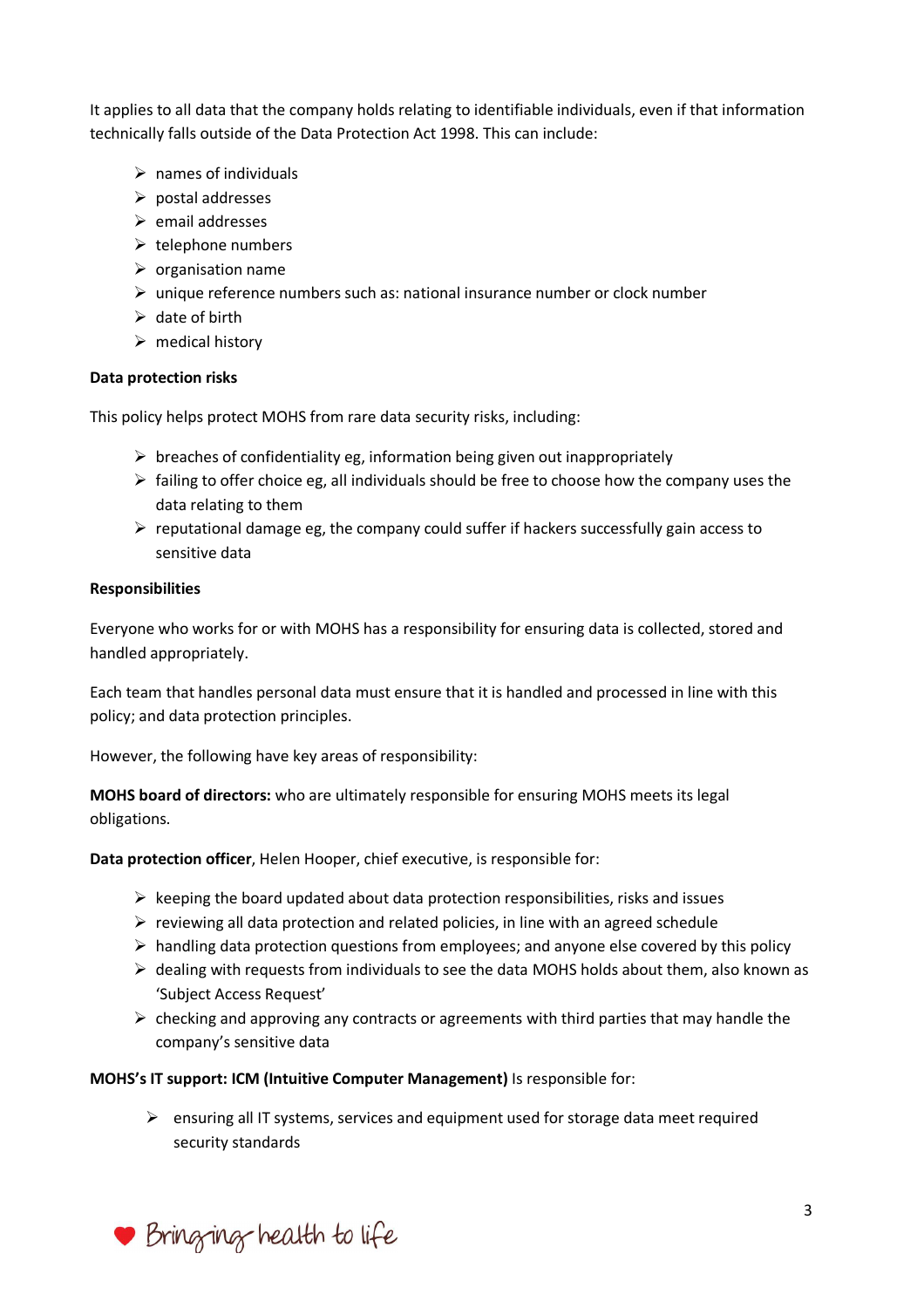- $\triangleright$  performing monthly checks and scans to ensure security hardware and software is functioning properly
- $\triangleright$  evaluating any third party services MOHS is considering using to store or process data eg, cloud computing

# **MOHS's business development executive** is responsible for:

- $\triangleright$  approving any data protection statements attached to communications such as emails and letters
- $\triangleright$  addressing any data protection queries from journalists or media outlets
- $\triangleright$  working with other staff, where necessary, to ensure marketing initiatives abide by the data protection principles

#### **General staff guidelines**

The only people able to access data covered by this policy is restricted to those who have a genuine need in line with their job role.

Data should not be shared informally.

MOHS will provide training to all employees to help them understand their responsibilities when handling data.

Employees will keep all data secure by taking sensible precautions and following the guidelines below:

- $\triangleright$  passwords will be strong and never shared
- $\triangleright$  personal data will not be disclosed to unauthorised people, either in the company or externally
- $\triangleright$  data will be regularly reviewed and updated if found to be out of date. If no longer required, it will be deleted
- $\triangleright$  employees will be encouraged to request help from their line manager or the data protection officer if they are unsure about any aspect of data protection

#### **Data storage**

 These rules describe how and where data should be safely stored. Questions about storing data safely can be directed to the data controller.

Stored data will be kept in a secure place, where unauthorised people cannot see or access it.

These guidelines also apply to data that is usually stored electronically but has been printed out for some reason:

- $\triangleright$  when not required, the paper (and any files) will be kept in a drawer of filing cabinet in a locked room, with only relevant MOHS employees having access
- $\triangleright$  MOHS employees will ensure that paper and printouts are not left where unauthorised people can see them, eg on a printer

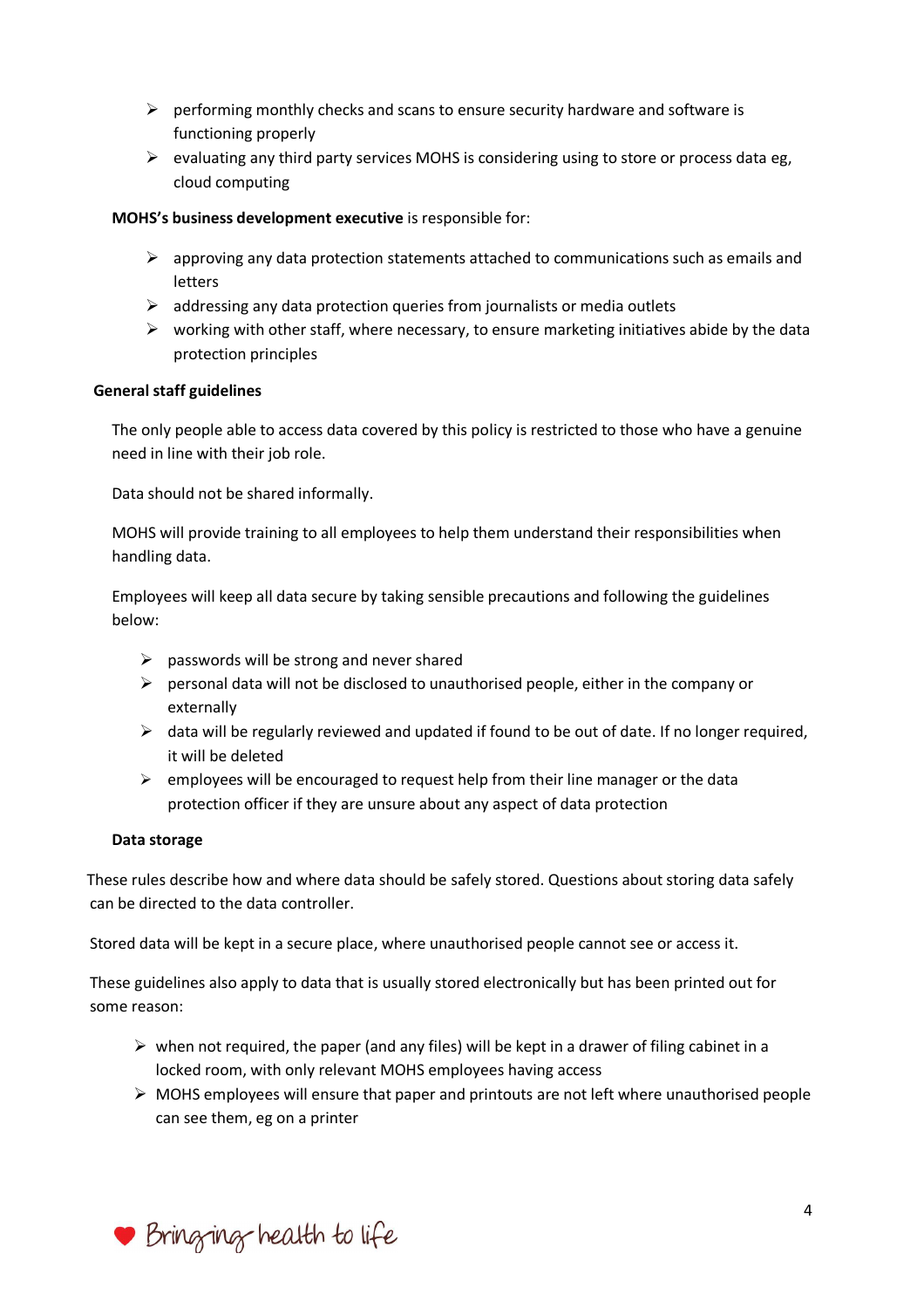$\triangleright$  data printouts will be shredded and disposed of securely when no longer required. Shredding is removed from the building by an accredited body in sealed sacks, taken to the site of the shredding in a triple locked vehicle and placed straight from the van into the shredder.

Electronically stored data will be protected from unauthorised access, accidental deletion or malicious hacking attempts:

- $\triangleright$  data is protected by strong passwords that change regularly and are never shared between employees
- $\triangleright$  data stored on removable media will be locked away securely when not in use
- $\triangleright$  data is only stored on designated encrypted drivers and servers, and only uploaded to approved cloud computing services
- $\triangleright$  MOHS servers containing personal data are sited in a secure location, away from general office space
- $\triangleright$  data is backed up every 15 minutes with an offsite back up performed every night. These backups are tested monthly, in line with the company's standard backup procedures.
- $\triangleright$  data is never saved directly to laptops or other mobile devices like tablets or smart phones.
- $\triangleright$  all servers and computers containing data are protected by approved security software and a firewall.

# **Data use**

Personal data is of no value to MOHS unless the business can make use of it. However, it is when personal data is accessed and used that it can be at the greatest risk of loss, corruption or theft

When working with personal data, employees will ensure their computer screens are always locked and password protected when left unattended.

Personal data will not be shared informally. In particular, it will never be sent by email as this form of communication is not secure.

Data is encrypted before being transferred electronically.

Personal data is never transferred outside the European Economic area.

Employees will not save copies of personal data to their own computers.

# **Data accuracy**

The law requires MOHS to take reasonable steps to ensure data is kept accurate and up to date.

It is the responsibility of all employees who work with personal data to take reasonable steps to ensure that it is kept as accurate as possible.

Data will be held in as few places as necessary. Staff will not create any unnecessary additional data sets.

Employees will take every opportunity to ensure data is updated eg by confirming a customer's details when they call.

MOHS will make it easy for data subjects to update the information MOHS holds about them.